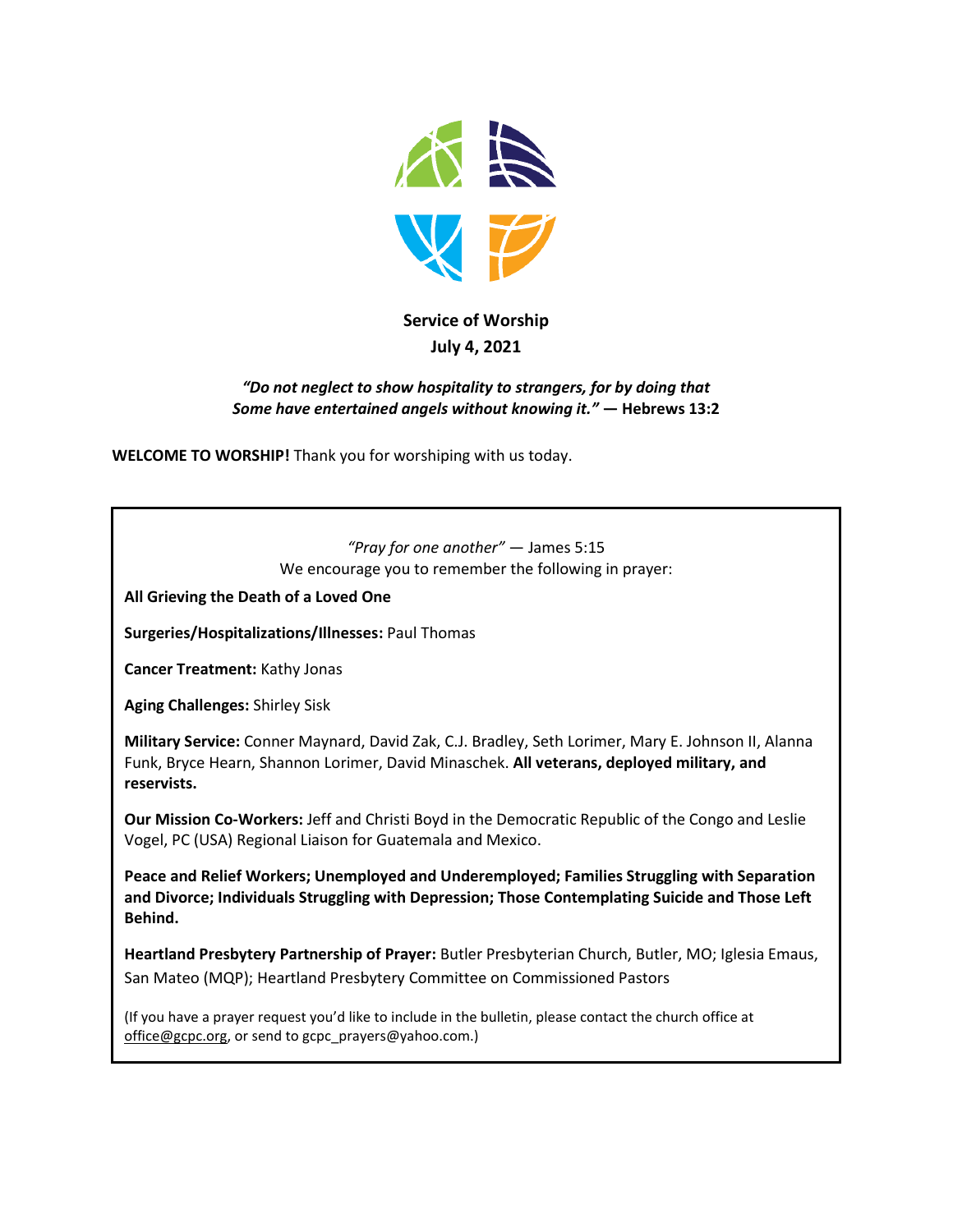## **SPOTLIGHT**

**I SCREAM, YOU SCREAM, WE ALL SCREAM FOR ICE CREAM!** Everyone loves ice cream, so come join us on Sunday, July 11, after worship service for a fun Ice Cream Sunday fellowship event. We will be serving ice cream sundaes outside the church in the northwest corner of the church yard. Enjoy your favorite toppings on ice cream and enjoy getting 'reacquainted' with your GCPC family. (And who says you can't have your dessert before your lunch?!)

**DONUT FORGET TO RECYCLE ON JULY 18!** Please join us after church on July 18 for outdoor fellowship. Give us a small electronic device to recycle, and we'll give you a donut! We can accept virtually any small electronic device that has a cord or runs off batteries including cell phones, old cables and cords, electric toothbrushes, toasters, etc. To ensure we can transport everything, please limit the items to those that are a maximum of 12 inches along any dimension. After you drop off your electronic recycling, enjoy some time to chat with your fellow GCPCers and play lawn games — feel free to bring your favorites to play!

**QUILT TYING EVENT JULY 24:** We have 4-5 quilts made from fabric donations ready to be tied, bound and donated to Uplift. No experience necessary, and it's kind of a no-brainer job, so join us if you can from 10am to noon. I am also looking for volunteers to help square up and sandwich these quilts so they are ready for finishing, as well as embroidery floss, quilting pins and needles (I will return these items) and a couple of sewing machines/operators to finish off the binding. Please contact Donna Heer, [taxdheer@gmail.com](mailto:taxdheer@gmail.com) or 913-485-5812, for more information or to sign up to help.

**CONTACTING STAFF:** A reminder that the GCPC church building has returned to normal operations. The office is open from 8am to 4pm, Monday through Friday; however, some staff members are continuing to work part of the time from home. The best way to reach a staff member is by e-mail:

Rev. Sue: [sue.trigger@gcpc.org](mailto:sue.trigger@gcpc.org) Rev. Mitch: [mitch.trigger@gcpc.org](mailto:mitch.trigger@gcpc.org) Rebecca Prater (music dir.): [rebecca.prater@gcpc.org](mailto:rebecca.prater@gcpc.org) Miles McDonald (youth dir.): [miles.mcdonald@gcpc.org](mailto:miles.mcdonald@gcpc.org) Patrick Bell (office admin.): [patrick.bell@gcpc.org](mailto:patrick.bell@gcpc.org) Tara Hyder (finance admin.): [finance@gcpc.org](mailto:finance@gcpc.org)

**HOW TO PLEDGE DURING THIS TIME:** Although we are now offering limited in-person worship, we encourage those who normally put their pledge in the offering plate each Sunday to mail their pledges to the church. The Finance Administrator will get them and see that they are deposited in a timely fashion. Of course, you may also make your pledge online by going to [gcpc.org](https://gcpc.org/about-us/donate.html) and clicking "Online Giving."

## **ADULT**

**PAGE TURNERS IN JULY:** Page Turners will meet at the home of Cindy Schendel on Thursday, July 8, at 7pm. We will discuss "No Man's Land: The Trailblazing Women Who Ran Britain's Most Extraordinary Military Hospital During World War I." Please RSVP and let Cindy know if you plan to attend: cschen56@hotmail.com or 913-558-2886. Cindy's address is 11654 Grant Dr., Overland Park, KS.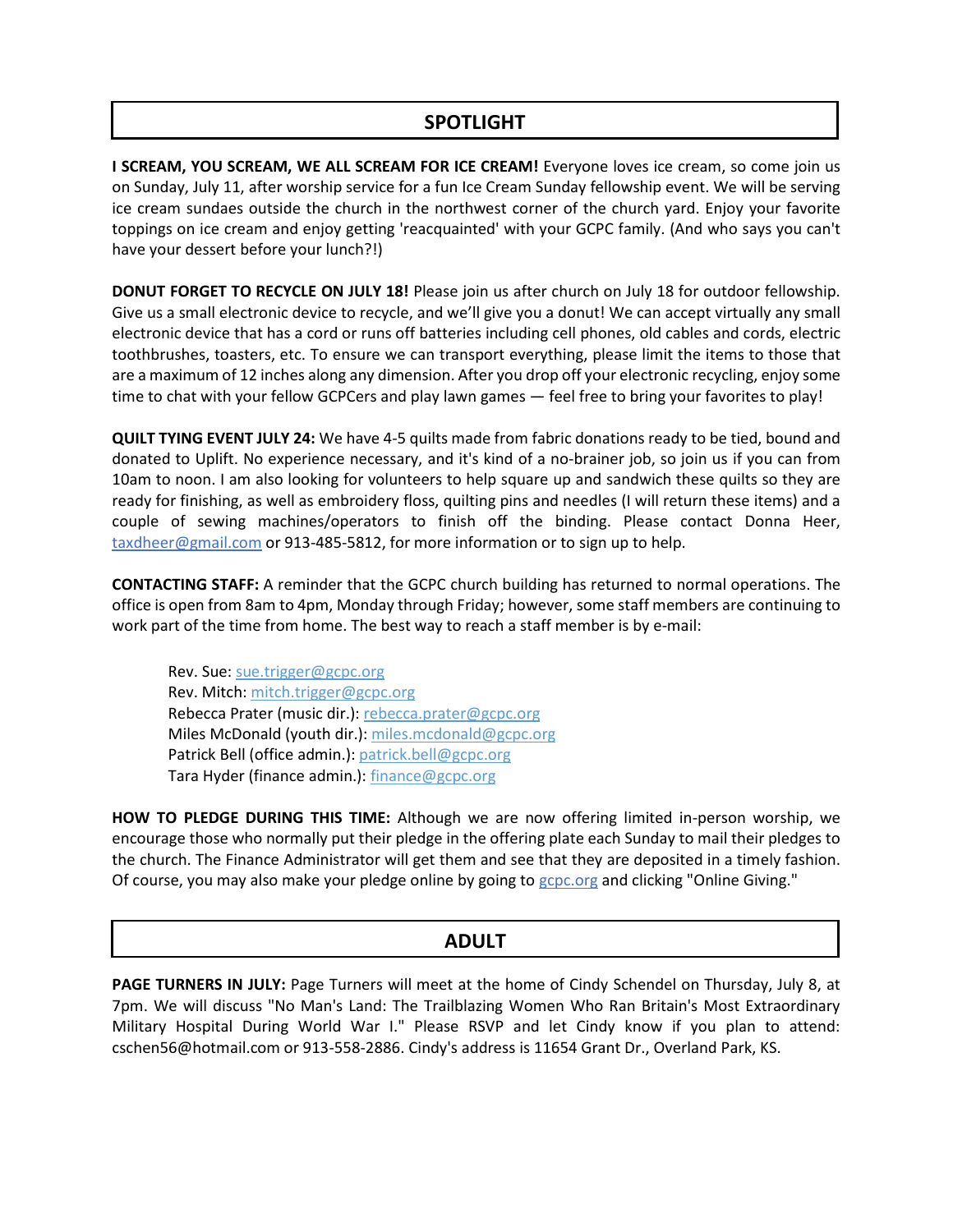During their summer hiatus, the **THURSDAY MORNING BIBLE STUDY GROUP** will meet once a month for a book discussion. All the discussions are at 9:30 a.m. Everyone is welcome to join us:

**July 15** at Pat Collins' house (7629 W. 148th Terr.) to discuss *Almost Everything* by Anne Lamott; **August 19** at Cheryl Johnson's house (12840 Century St.) to discuss *Finding God in the Margins* by Carolyn Custis James.

### **YOUTH**

**MONTREAT JULY 10–17:** We have four students registered for Montreat! Looking forward to a great trip along with Pine Ridge Presbyterian youth.

#### **MISSION**

**OUR JULY DONATION PARTNER IS A GATHERING OF FRIENDS, a grassroots organization serving those** experiencing homelessness and food insecurity in Johnson and Wyandotte counties. A Gathering of Friends relies on each other for everything needed to make sure those they serve have a good, home cooked meal each week, along with sandwiches, snacks, and fresh fruits to eat later, as well as supplies to ensure their safety, health, and comfort. Please see the list below for what you can donate to support their mission, or the link below to their Amazon Wish list for more items. (Items ordered from the Wish List will be delivered directly to AGoF — not brought to church.) Donations can go in the Weekday Entrance bin anytime you're at church or can be dropped off the morning of July 17 between 8:15 and 9:15 (the same time as KCK Hot Lunch drop-off).

#### **Current needs include:**

body/baby wipes white athletic socks (both short & long) bug spray mosquito deterrent coils 1 lb. propane bottles individual oatmeal packets

Pop-Tarts flashlights, handheld Bic lighters Keebler sandwich crackers, 3 flavor variety packs QT gift cards for gasoline, \$5, \$10, \$20

Amazon wish list: https://www.amazon.com/hz/wishlist/ls/DO2I2FHHFWHD?ref =wl\_share

#### **16TH ANNUAL REGINA REYNOLDS MEMORIAL GOLF SCRAMBLE — SUNDAY, AUGUST 15, 2021**

- **Falcon Valley Golf Course, Lenexa, KS**
- **9-Hole Golf Scramble**
- **1:30 PM**
- **\$42.00 covers green fees, riding cart, and prizes**

We are holding our golf scramble for the sixteenth year in memory of Regina Reynolds, a loving member who was very active in our church and who enjoyed playing in our GCPC golf outings. Plan to meet other church members & guests at Falcon Valley GC at 1:30pm. We're excited to have you join us in this golf